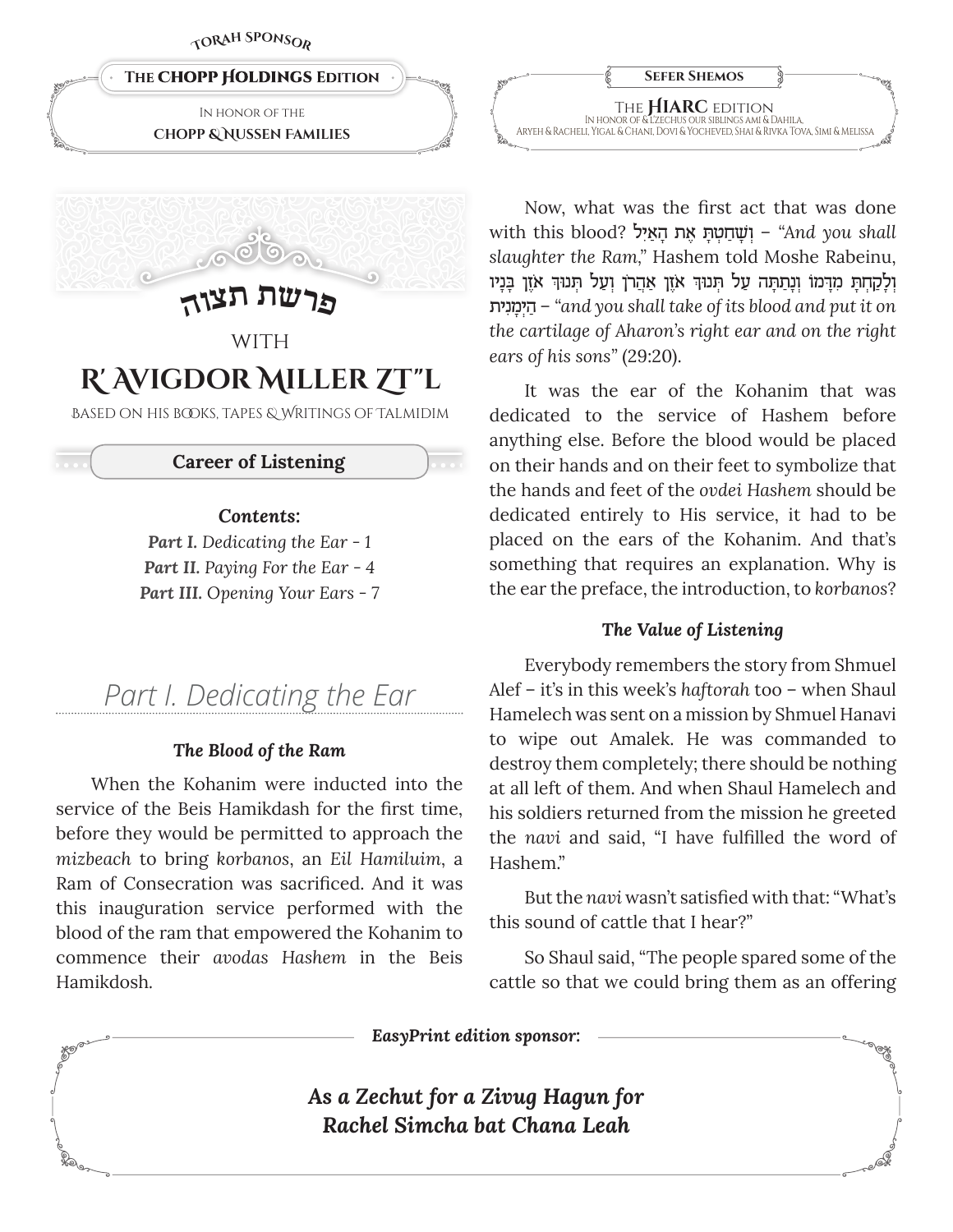to Hashem. Why should we slaughter them on the battlefield in vain? Instead we'll bring them as *korbanos* to Hashem in gratitude for what He's done for us."

Now, at that time the Navi Shmuel made a declaration to Shaul Hamelech; he said some very important words that will help us understand why it was the *ozen*, the ear, that was dedicated to Hashem's service first, before everything else: הנה – *Behold, I want you to learn something important now:* עַמֹ¿˘ ׁ – *To listen, to obey,* טובֹ בחַזּ∆מƒ – *is better than bringing offerings,* יב˘ƒׁ ˜¿ הַל – ¿*to hearken to*   $what$  you are told, מחֵלֵב אֵילים – is more important *than the fat offerings of oxen"* (Shmuel I 15:22)*. Korbanos* are wonderful, they're very important. But the Navi is telling us here that to use your ears for listening – not just for listening but to be obedient – that's even more valuable.

# *No Substitute for Korbanos!*

Now, I understand that the modern world has been propagandized and bamboozled by the gentile writers who have belittled offerings. The truth is that they have done it for their own benefit, for the greater glory of the substitute religion. So they say that Judaism was a bloody religion – a religion of slaughtering and sacrifice – and it was only when *oso ha'ish -* that man, when he came along and began preaching a religion of "love", *that's* when the world became better. He introduced a new religion of love that disdains the offerings! A new religion where instead of slaughtering cattle, from now on you slaughter Jews. That's what they've been doing for the last two thousand years after all – they've slaughtered Jews like cattle. But *korbanos?* Oh no; never!

But we, the Am Yisroel, know that bringing *korbanos* is of utmost importance. And that's why we hope that someday soon, וְהָשֵׁב אֶת הְעֲבוֹדָה לִדְבִיר<br>הַיִּתֶךְ – Hashem will bring back the service to His *Sanctuary,* ל≈‡רָ˘ׂ ¿ יƒ י≈˘ּׁ‡ ƒ ו – ¿*and we will once again bring to Him the burnt offerings.* Not just Moshiach we want – we look forward to the great day when

once again we'll bring sacrifices! Don't make any mistake and think that we made improvements, that we're advancing from sacrifices to prayers. It's not advancing — it's retreating!

And therefore we look forward to the rebuilding of the Beis Hamikdosh and to that great day when we will once again inaugurate the Kohanim for the *avodas hakorbanos,* exactly like was done in our *parsha.*

And yet, as important as this ceremony was for the Am Yisroel *–* when the Kohanim became the *kohanei Hashem* who would spend their days serving Hashem in the Beis Hamikdosh bringing *korbanos* on behalf of the Am Yisroel *–* it was exactly at this moment that they had to be taught that before anything, even before the *korbanos*, the *avodah* of the *ozen,* the ear, comes first. "עַמֹ¿˘ ׁ – *To obey,* טובֹ בחַזּ∆מƒ – *is better than bringing ं is more important than the fat offerings of oxen."*  Because as tremendous as a *korban* is, as great of an effect it has on a person, we must know that listening is number one. And that's why the first thing the *kohen* did, even before he would be permitted to serve in the Mikdosh, he had to dedicate his ears to be obedient in the service of Hashem.

# *A Great Form of Happiness*

In the second *sha'ar* of Sha'arei Teshuva, *siman* 12, Rabeinu Yonah explains there that the ears, the ability to hear, is one of the greatest gifts that Hakodosh Boruch Hu gave us. You know, we're accustomed to thinking that this is how it's supposed to be – we were born with ears and we'll one day die with ears; they're always functioning and therefore we don't think about it at all. Many people might go their whole lives without thanking Hashem once for their ears.

But actually the ears are a great form of happiness. It's fun to be able to hear sounds! Hearing is an important part of our existence. We *live* by means of hearing; it's our lifeblood. Without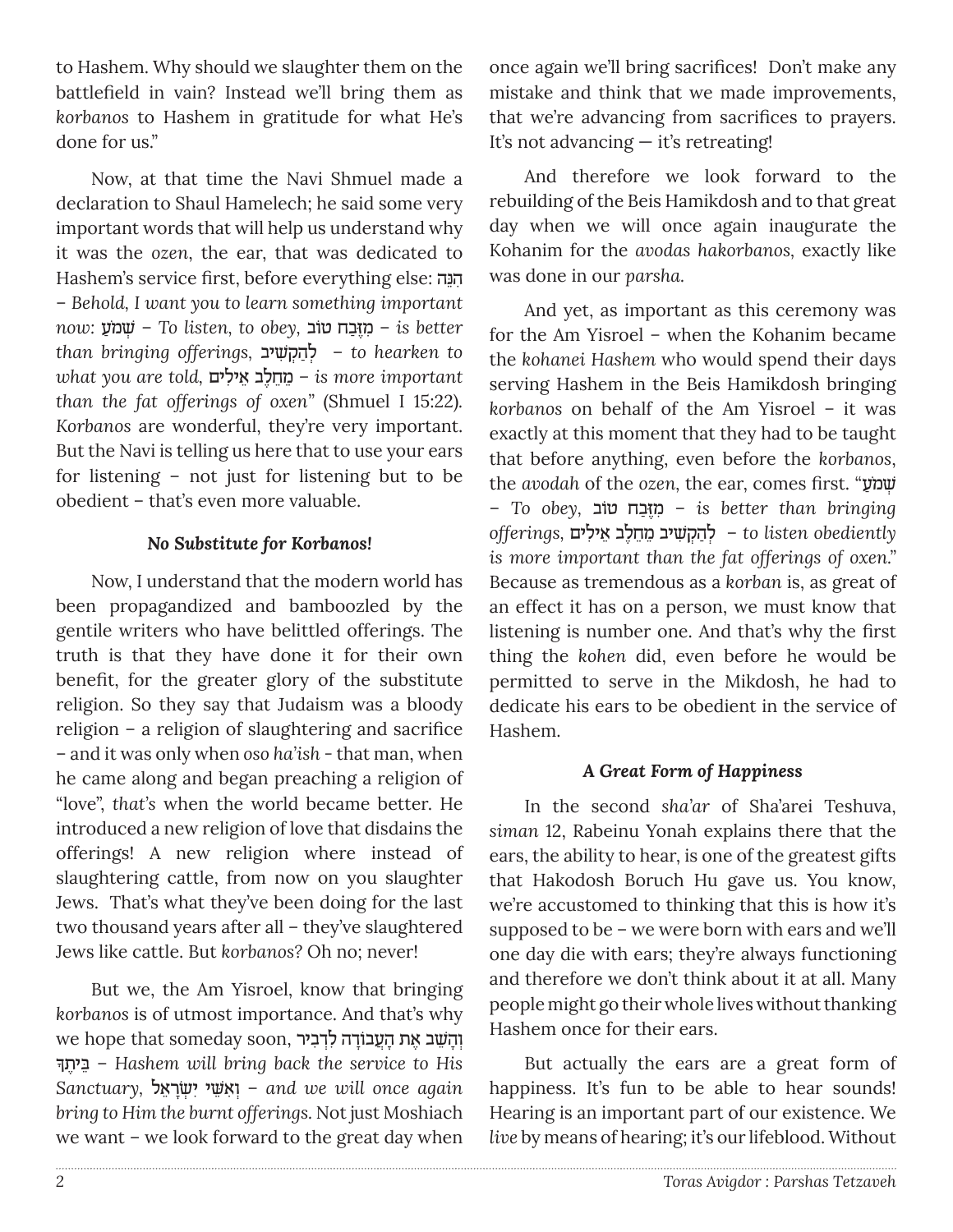it, a man is missing so much fun, so much of life, that it's almost as if he was dead. It's a terrible tragedy to not be able to hear.

If you learned a little bit you know that when you damage another person you have to pay him for the value you decreased. *Ayin tachas ayin,* an eye for an eye, means that if someone *chalilah* disables a fellow Jew's eyes, so he is liable to pay the monetary value of that man's eyes (Bava Kamma 85b). But it says there that, *"Chirsho, nosein lo dmei kulo* – If you make a man deaf, you have to pay the value of that person's entire self!" And that's because the deaf man is like he stopped existing entirely.

# *Free Earphones*

Your ear is very very valuable! Only that hearing is such a subtle gift that we forget about it. Some people are only happy when they buy a pair of earphones and they can walk someplace and listen to a walkman, a little tape machine with headphones. *Ooh wah! That's* fun! If they can listen to a person talk with an artificial set of ears, then it's fun times – that they enjoy. But to be happy with their original earphones, that they never thought about.

Did you ever see a man who is missing one ear? I did. I know a man in Manhattan, a very successful man, who's missing one ear. Whenever he's in a picture he makes sure it's with his profile – to make sure you don't see the other side of him. Now, if he could get back that ear, how happy he would be! How grateful he would be to Hakodosh Boruch Hu! He's a very wealthy man and he would give away a lot of his money to get his ear back. And here we are, most of us are walking around with two working ears!

Did you ever stop to think about that? Take hold of your ear and think about that – hold on to your ear and say thank you to Hakodosh Boruch Hu! Don't do it when your wife is around because who knows what she might think, but make sure

to do it once in a while. "Ahh! Ahh! My ear! What a *chesed* it is to have two ears!"

# *What Doctors Can't See*

Now, the *chesed* is even greater than you imagine, because the ear isn't just an earphone, a piece of plastic with some wires. The ear is a compendium of miracles of staggering complexity! What the process of hearing involves is even today not understood. Ahh! The ear is such a complicated piece of machinery! The ear is the receiver for sound waves. As the sound waves come towards the eardrum it also hits the outside part of the ear. The ear is made like a funnel; it gathers together the soundwaves and funnels them into the hole where the eardrum is.

A physician once told me that most physicians never even saw an eardrum. "They go through the motion of looking into your ears," he said, "but most physicians never saw an eardrum." The drum is less than a tenth of a millimeter thick but it's composed of three separate layers! And it's especially constructed so that it should produce no after-vibrations that would blur the sound.

An ingenious system of bone levers connected to the eardrums magnify the sound waves that beat against your eardrum – three tiny bones that are connected to each other and they miraculously magnify the movement of the waves so that when it finally pushes against the liquid in the inner ear, it creates a wave of motion that excites the 30,000 or so nerve endings that project into the liquid – and according to the force of the movement, so is the volume of the sound.

### *Don't Laugh!*

And the truth is that it's not only hearing. You need your ears for walking too. You learn how to walk when you're a child and once you learn it seems so easy but you should know that you're a trapeze artist when you walk. It takes a lot of work to balance yourself. And how do you do it so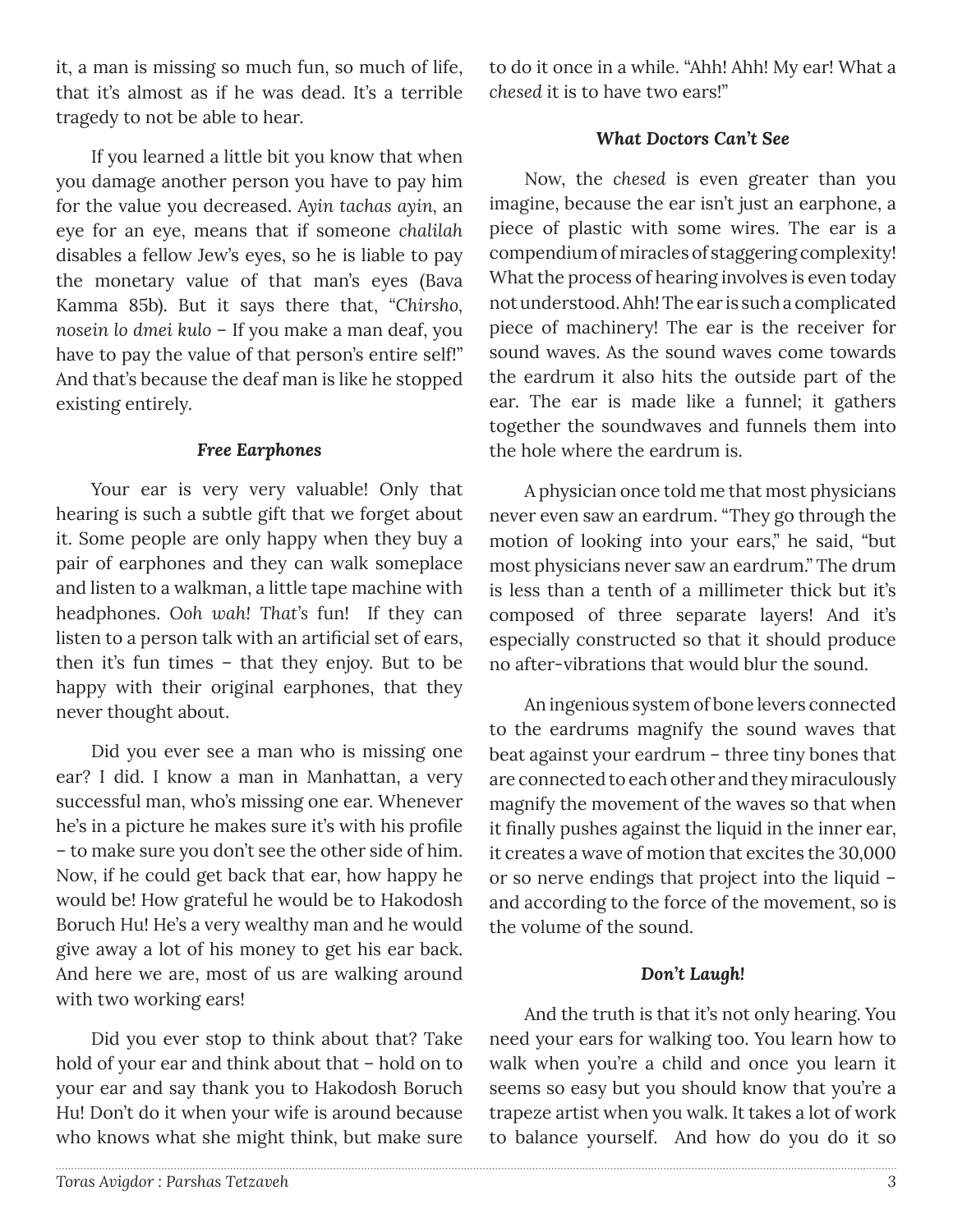easily? It's because you have in your ears, in each ear, a bed of nerves.

There are nerves sticking up out of the bed of that little chamber in your ear. On top of that chamber of nerves is a stone, a loose stone. And when you move your head a little bit, the stone moves and it tickles those nerves – and the nerves warn you, "Straighten up!" Both ears have that. There's an ear stone in each ear – there's a little chamber in your ear and on the floor of the chamber there are nerves sticking up out of the floor and there's a stone lying on the nerves. And the stone is loose. And as you're moving like this, they tickle the wrong nerve - ope! Straighten up! And you do it automatically. *Nisei nissim*! *Nisei nissim*! Ears are so much fun!

Now, go and tell all of this to the unthinking people outside, they might laugh at you. They'll ask you what Rabbi Miller spoke about and when you tell them that we spoke about ears, they won't understand. But what that means is that they're not living according to the will of Hashem. **It says פֿל עַצְמוֹתַי הּמִמְרִנָה** *hll* **my** parts should *praise You.* Each part speaks up separately and says: ָ מוךֹ כָ מיƒ ם≈˘ּׁ הַ" – *Hashem who is like You?*  (Tehillim 35:10). That's how you have to live – you have to spend time in this very important function of feeling gratitude to Hashem for each detail.

Now, even if we came merely for this it's worthwhile because you have to give a *cheshbon* to yourself. When is the last time that you thought about thanking Hakodosh Boruch Hu for the ability to hear? You know that some people never even thought about it! Very many people never even thought *once* about the great gift of two ears. So at least that we learned here tonight, that you must engender a feeling of gratitude for the ability to hear. And even if years may pass by before you actually appreciate it, it's worth all the effort you put into it.

# *Nothing In This World Is Free*

Now, in this world you don't get anything for free. *Every* gift requires a certain payment and the price that we pay, the minimum price, is a feeling of gratitude to Hakodosh Boruch Hu. And therefore it's incumbent upon each one of us to think, "What is the proper way to express this gratitude?"

Of course, you might want to just *patur* yourself: "I'll say, '*Baruch atah Hashem* – Thank You Hashem for my ears," and finished. The truth is that even that is a good beginning but when we study the words of Rabeinu Yonah *(ibid.)* you see that much more is required: הָאָרָם חַיְב לַעֲבֹר אֶת הַשֵּׁם ¿ ¿ּב≈‡ ָיבָריו ƒויָˆָריו ֻּכ ָּלם ƒּכי ַלֲע ֹבוָ"˙ֹו ¿יָˆָרם רךַבָּ ¿˙יƒ – *A person is obligated to serve Hashem with all of the limbs and creations in his body because they were created for it As*¿ *–* ּכ ֹמו ׁ∆˘ָּכ˙ּוב ּ ֹכל ָּפַעל ַה ּׁ≈˘ם ¿לַמֲע≈נ ּהו *.purpose that states: "Everything that Hashem made is for His sake" (Mishlei 16:4).* It means that nothing in this world is without a purpose in *avodas Hashem,* and if we were given ears, we must utilize them for serving Hashem.

Now, I know that all this is like water on a duck's back; I understand that the listeners think that it's just exaggerated propaganda. But I'll say it again and again because it's not exaggerated at all – it's actually a foundation of our *avodas Hashem.*  Once you realize how much you're enjoying what Hashem is giving you, you're expected to demonstrate your indebtedness to Hakodosh Boruch Hu by utilizing the gift for His service. That's what Rabbeinu Yonah says is expected of us – to feel that in return for the gift of ears, you want to apply them to the service of Hashem.

### *What Are Ears For?*

If the ears are such a great pleasure – of course not everybody's convinced of that yet; it still requires a great deal of talk and a great deal of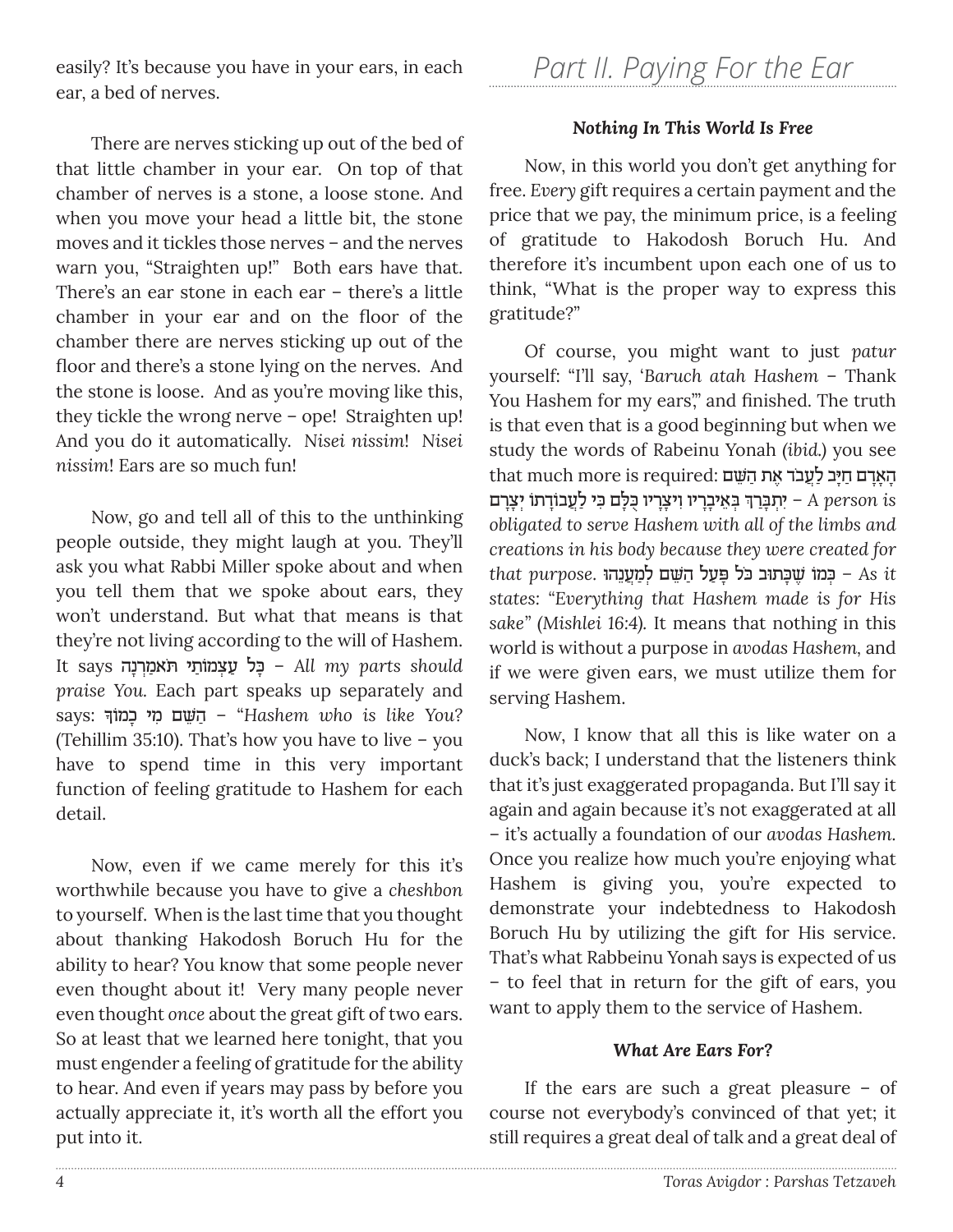practice until finally we arrive at the conclusion that it's fun to have ears – but once we start understanding the great gift of hearing, right away we should ask ourselves, "How can I serve Hakodosh Boruch Hu with my ears to demonstrate my gratitude for this gift? After all, it states, כלֹ ּ <u> פּעל השם למענהו – Hashem made everything for His</u> *sake –* and therefore, I'd better start thinking, what are the ears for?"

Now of course it sounds like an exaggerated demand on us. How are we going to serve Hashem with our ears? They're just there hanging on the side of my head; what am I going to do already? But there's no question that this is what the verse is demanding. In return for all of the great gifts we should endeavor to use them to serve Hakodosh Boruch Hu. It means we have to take our two ears and put them to use the way Hakodosh Boruch Hu wants. Did you ever think about that? You can't do whatever you want with your ears. You have to be aware of what you're doing with your ears! When we sit down somewhere, when we walk in the street, wherever it is we are, we should be aware that we're wearing our earphones now and we should be applying them for the purpose of *avodas Hashem.*

### *Digging Tunnels*

It's a very big subject, the subject of ears and so we are going to listen now to what an expert said on this subject. I want to quote for you the – ∆זַבח ּו ƒמ¿נָחה לֹ‡ ָחַפ ¿ˆ ָּ˙ :Hamelech Dovid of words *Hashem, You don't desire our sacrifices and our offerings,* ליƒּ ˙ָריƒכָּ יםƒנַז‡¿ָ – *You dug for me ears*  (Tehillim 40:7).

Dovid Hamelech became king when Shaul Hamelech was deposed by Hakodosh Boruch Hu for putting *korbanos* before listening; and Dovid therefore learned very well the lesson that there's something much greater than *korbanos.* So much greater that when we compare the two it's *as if* the offering is nothing. Of course, Hakodosh Boruch Hu *does* want sacrifices but it means that

Dovid understood the lesson of the placing of the blood on the *tnuch ozen.* As great as a *zevach* or *mincha* is, the service of the ears – listening and obeying – is so great that it dwarfs the importance of an offering and it makes it like ˙ָּ ˆ¿ פַחָ‡ ֹל, *as if* He doesn't desire it!

"And what is it that You desire more than my korbanos," said Dovid? לאַנ**ים כֵּרית לי** You dug out *ears into my head.* Now, we should pay good attention to those words of Dovid because he didn't say "the ears that You gave me," or "the ears that you placed on my head." He said it's the "ears that You *dug out in my head,* that's really what You desire." It's a *chiddush* to most people that the ears aren't just hanging on the side of your head; that actually they are tunnels that lead into your brain and they're bringing the words and ideas to the most sensitive of all places in your body – to your mind.

# *Conscious Listening*

And so, if we want to demonstrate gratitude to Hakodosh Boruch Hu for our ears, the first thing we should do is to make up our minds that from now on we are going to serve Him with these gatherers of information by gathering only the information that He wants us to hear.

Imagine that there are two funnels in the sides of your head into which you can pour important essential elements that will mold your personality. You wouldn't just pour anything in! The purpose of the ears is that they should gather all the necessary information which Hakodosh Boruch Hu is sending to you; and by means of using the ears for that purpose, we are fulfilling their function in life: הנה שמע מזבח טוב *i*n − Behold listening is better than an offering, להַקְשִׁיב מַחֲל יליםƒ ‡≈ – *to pay attention is greater than the fat of offerings of oxen.*

Now, let's get this in the right perspective because we're not talking here merely about listening to information – we're talking now about serving Hakodosh Boruch Hu with your ears. So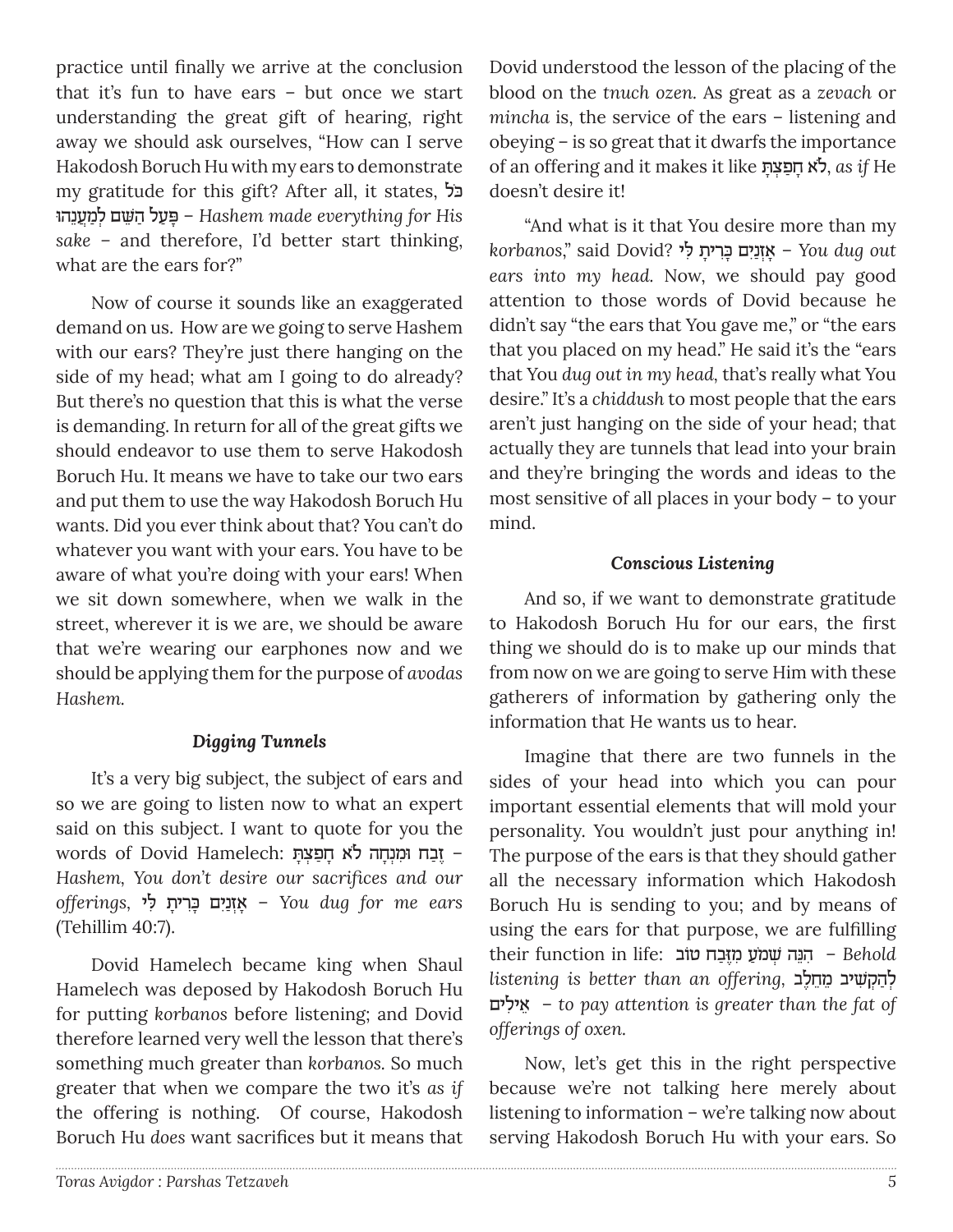let's say you're a *yeshiva* man and you're going into the *beis hamedrash* to hear the *rosh yeshiva* or the *mashgiach* deliver a *shmuess*. Now, of course you're going to listen; of course you're going to pay attention and be interested and you're going to try to fulfill what you hear. But we're not talking about that; we're adding something new here. We're adding a new element now, that as you come in you're thinking, "I'm now taking my two ears, this great gift that Hakodosh Boruch Hu bestowed upon me, and I'm going to utilize these ears to serve Hashem in order to show my gratitude. I'm going to lean in with my ears to gather in the information Hashem wants me to hear."

# *Inclining Your Ears*

In the Tanach when we want to describe how someone should listen we find the expression, *hatayas ozen* – *Inclining your ear.* Now, actually you can hear without inclining your ear. You can lean back in the chair and relax and listen too. But when somebody leans forward, what he's doing is making a demonstration, "*Hineni muchan umezuman* – I'm now bringing my ears to You, Hakodosh Boruch Hu, and I am listening; I'm applying these gifts that You gave me to Your service." Isn't that a beautiful thing to do if you want to thank Hashem for your ears?

So next time when you come to a place where somebody is teaching or preaching some *divrei tochacha* or *divrei yirah*, so instead of leaning back like somebody who is taking a ride in the car and enjoying the scenery and his mind is asleep  $-$  no, that's not called listening. Instead, you demonstrate your gratitude by leaning forward — you feel you're bringing your ears closer to Hakodosh Boruch Hu. That's a thing you should practice. Some people even cup their ears — not because it's necessary, but because they want to emphasize the importance of listening. "I'm dedicating my ears to the service of listening to Hashem."

# *The Most Important Purpose*

Of course, while the ears are still attached to our heads, we are permitted to use them for other things too. So when you're crossing the street, in addition to looking both ways – by the way, even on a one way street you should look both ways because young people with bicycles are a menace today – but you should use your ears to listen for cars as well. Why not? There are a lot of kosher things you can use your ears for.

But at the same time, the most important purpose of our ears is to act as funnels! Above all, a Jew must make up his mind that his ears are for the purpose of hearing what Hakodosh Boruch Hu is telling him in the Torah. The function by which we demonstrate most our awareness of the purpose of ears is by using them to funnel Torah information, Torah ideals and attitudes, into our heads.

Now, you'll find many observant Jews who are deaf to the messages of the Torah because they don't really listen. Even Jews who "keep everything" must know that actually they're not keeping a great part of the Torah because they're not *listening* to the Torah. Of course they "keep everything," but they're listening only to what their neighbors say. They're listening to the radio and to the words they hear on the street.

# *Listen to Tanach*

You have to utilize your ears chiefly to hear Torah. And Torah means everything. It means Shulchan Aruch*.* It means *halacha*. It means *dinim*. It means Mishnayis and Gemara. These are elementary things – it goes without saying – but if you want to listen to the Torah so you learn everything; *Torah, nevi'im, kesuvim,* everything you have to learn. If you don't learn *nevi'im* and *kesuvim* it's like taking the bran out of the wheat. Just white bread you'll eat? It's not nourishing.

You need Mishlei, you need Iyov, you need everything. You need it. And if you can't read it in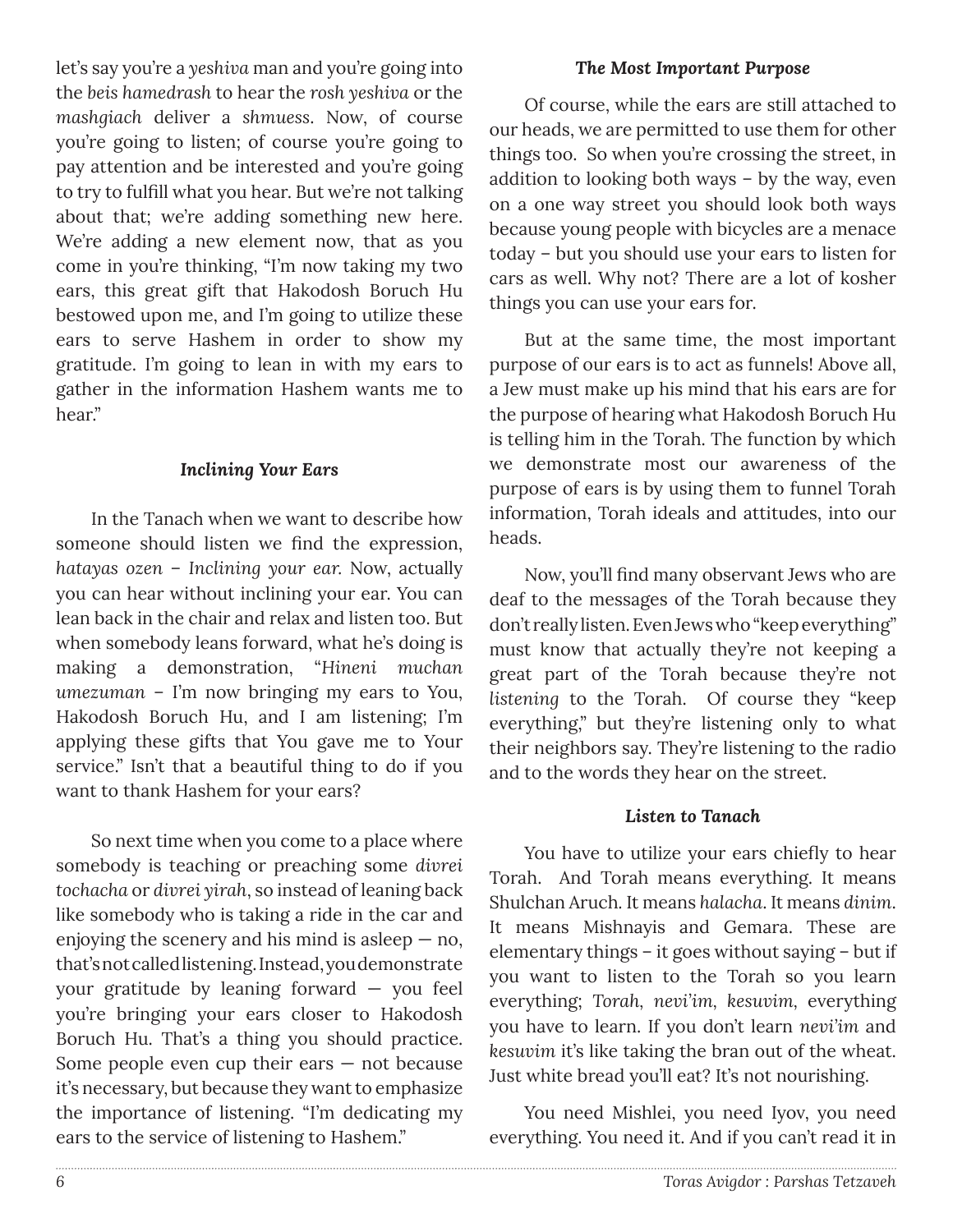*lashon kodesh,* I urge you to read it in English at least. Isn't that queer advice? No, it's not queer at all. If you have no time to learn Tanach so read it in English at least. Find out what it's all about!

You never read Ezra in your life?! You mean to say you're going to go your whole life without reading Ezra? How could you do such a thing? A newspaper you'll read, but Ezra you won't read?! Even if you read a *frum* newspaper, so you'll skip Ezra and Nechemia for a *frum* newspaper? At least once you should read Ezra and Nechemia. Read it in English! Why not? "I'll get around to it someday," he says. When he'll be 199 years old in the old age home – he thinks he'll still be there; so that's when he'll get around to it.

### *Listen To Rashi*

You have to study the words of Rashi. Let Rashi's words enter into your ears. Rashi is full of wisdom. I myself have a compendium, a collection of statements from Rashi that you can live by. Rashi's statements – you could live by them! Gems of wisdom in Rashi! Rashi was a remarkable commentator and he put in a few words here and there – gems that you wouldn't see in the Gemara. Good advice, how to live successfully and happily too.

And so, this never-ending amount of Torah information that you can be funneling into your head by means of the ears, is an important part of the service of the ear. You have to listen to the words of the Chovos Halevavos! And to the Shaarei Teshuva too. And what about the Mesillas Yesharim?! As much as possible you should be funneling the words of the *seforim* into your mind by means of your ears! Say it with your mouth and listen to what you're saying. Even if you read the Mesillas Yesharim only one time you're already a different person altogether.

# *Part III. Opening Your Ears*

# *Virtues of Obedience*

Now, when we speak about the subject of listening, we must not limit ourselves to just filling our minds with Torah information. Because there's another tremendous subject – it's part of the Torah but it's a separate branch – and that's the great subject of יאָן שֹמַ**עַת תּוֹכַחַת חַיִּים a**n ear that *listens to the instructions of life* (Mishlei 15:31). It's not talking here about an ear that only *hears*  words but an ear that is *obedient* to the words it hears; a person who reacts to what goes into his ears. "What am I supposed to learn from this?" he thinks. "How can I apply what I'm hearing to my own life?" "How can I get better?"

Because no matter what the people outside in the street say, no matter what's written in books and magazines, and what the radio says, we have to live with the ideals of Torah, and Torah tells us that listening, obeying, that's the great offering. Now I know that in our day, according to the winds that blow now in our culture, the word obey is an unpopular one, but the truth is that the absence of that word is the cause of all our misfortunes. That's why the youth are running wild today.

Mankind must overcome the great propaganda that has been erected against the humbling of oneself before criticism. The principle of *shema*, obedience, must once again be learned because **ים che ear that is capable of** – **`` א**ָזֶן שֹמַעַת תּוֹכַחַת חַיִּים *hearing the instruction of life,* that's one of the great functions of our ears in this world.

### *With Friends Like These…*

Dovid Hamelech, the one who taught us about our ears, said the following: בַּקֲמִים עַלַי מְרֵעָים ניָז ‡¿ָ נהָע ¿מַ¿˘ׁ˙ ƒּ – *"When the wicked rise up against me, let my ears hear"* (Tehillim 92:12). Now, it's usually understood to mean, "Let me hear of their downfall," but Rav Yisroel Salanter explained it a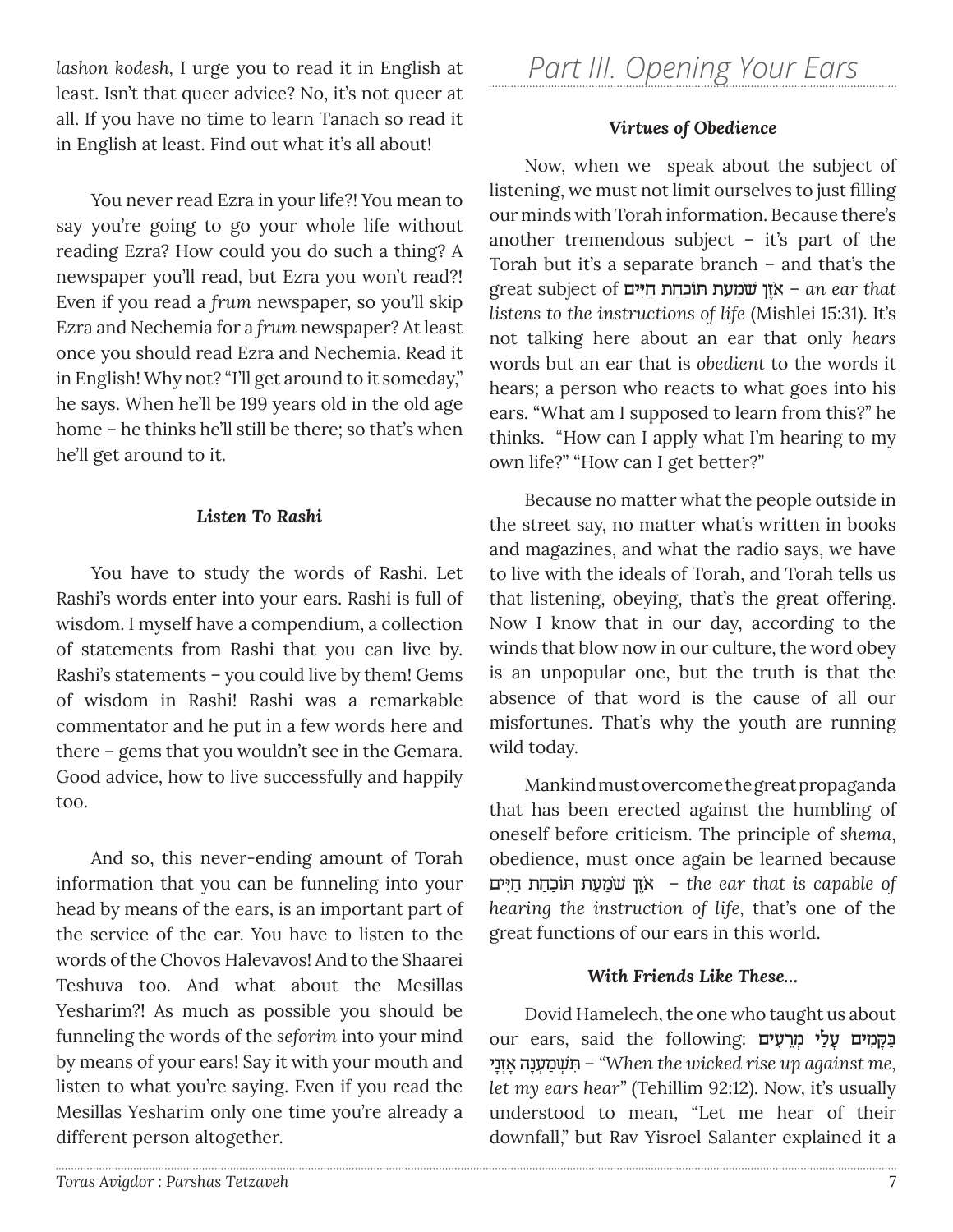different way: "When the *merei'im*– those who want to say bad about me and criticize me, when they stand up against me, *let my ears hear their critique.*" Not like people think today, that if someone criticizes you then he's already your enemy. No! That's your best friend. That's the one to listen to because that's the person who's going to bring you to Olam Habo.

Rabeinu Yonah (Shaarei Teshuva 2:11) says that anybody who comes along and criticizes you, he's a *malach* from Hashem. You hear that?! And here you thought that your neighbor criticizing you is your enemy, and Rabeinu Yonah comes along and tells you that he's a *malach* from Hashem! What that means is that anybody who comes along in this world and says something to you of *mussar*, of rebuke, something that could be useful for you to hear, he's called a *malach* – he's your best friend.

### *Your Wife Knows the Truth*

And so, if once, for a moment, the heavens opened up and there was a flash of lightning, a flash of clarity – let's say your wife said something to you and you saw a little spark of truth – so don't close your ears. Don't huff and puff and make excuses, because she's your best friend. A wife is an excellent opportunity for hearing the truth about yourself. Oh yes, a wife who criticizes you is a glorious opportunity! Lucky is that man whose wife has a big mouth and tells him what she sees. Because in the *kollel*, and at work, and in the synagogue, nobody is going to tell you too much about your sore points. Usually they're too polite. Or it could be that you put on a good show in public. Who's going to tell you the truth outside the home?! Nobody! And after a while you begin to think, "Maybe I really am a good person after all."

But your wife knows the truth! She knows you better than anyone else. So this important man comes home from shul and his wife deflates him – she sticks a pin in his balloon and it bursts. That's

a tremendous achievement; it's a *shleimus*, a perfection of character to be put down to size once in a while. But if you don't open your ears to it, so what is it worth?

# *Acquiring Diamonds*

The truth is that criticism from anybody is a gift. Let's say someone happens to hurl a diamond at you and it hurts – it pokes you – you're not going to be angry at him; you'll grab it and pocket it. Seventy years ago a homeless man, a bum on the street, told me something – he criticized me about a detail of my behavior. I'm not going to tell you what it was, but to this day I still remember his every word. And I'm a better man because of it.

And so, if it happens that somebody will give you some criticism you have to seize it like a diamond because you won't get many such diamonds in your life. All you'll hear your whole life is perfumed spitballs; flattery and *shkarim*; and you'll never open your ears to criticism and discover the truth – you'll walk in darkness all your life.

### *Closing Your Ears*

Now, before we end, we must not forget another function of the ear – to know when not to listen, to know when to close the ear.

Now pay attention. The Gemara (Kesubos 5b) asks an interesting question: Why is it that the *alyah*, the bottom part of the ear, the lobe, is soft? Further up on the ear there's cartilage, but here on the bottom there is nothing but soft tissue. Why is it that the bottom is soft? That's the Gemara's question. A good kasha. So the Gemara answers like this: *Im yishma davar she'eino hagun* – If you're in a place where they're saying things that you shouldn't hear, so you should turn up the *alyah* and press it into your ear. You plug up your ear so you shouldn't hear it. I once did that. I was in a meeting of *rabbonim* and one of the people got up and he said something, so I closed up my ears. "What's that?" he said. I said, "It's a Gemara!"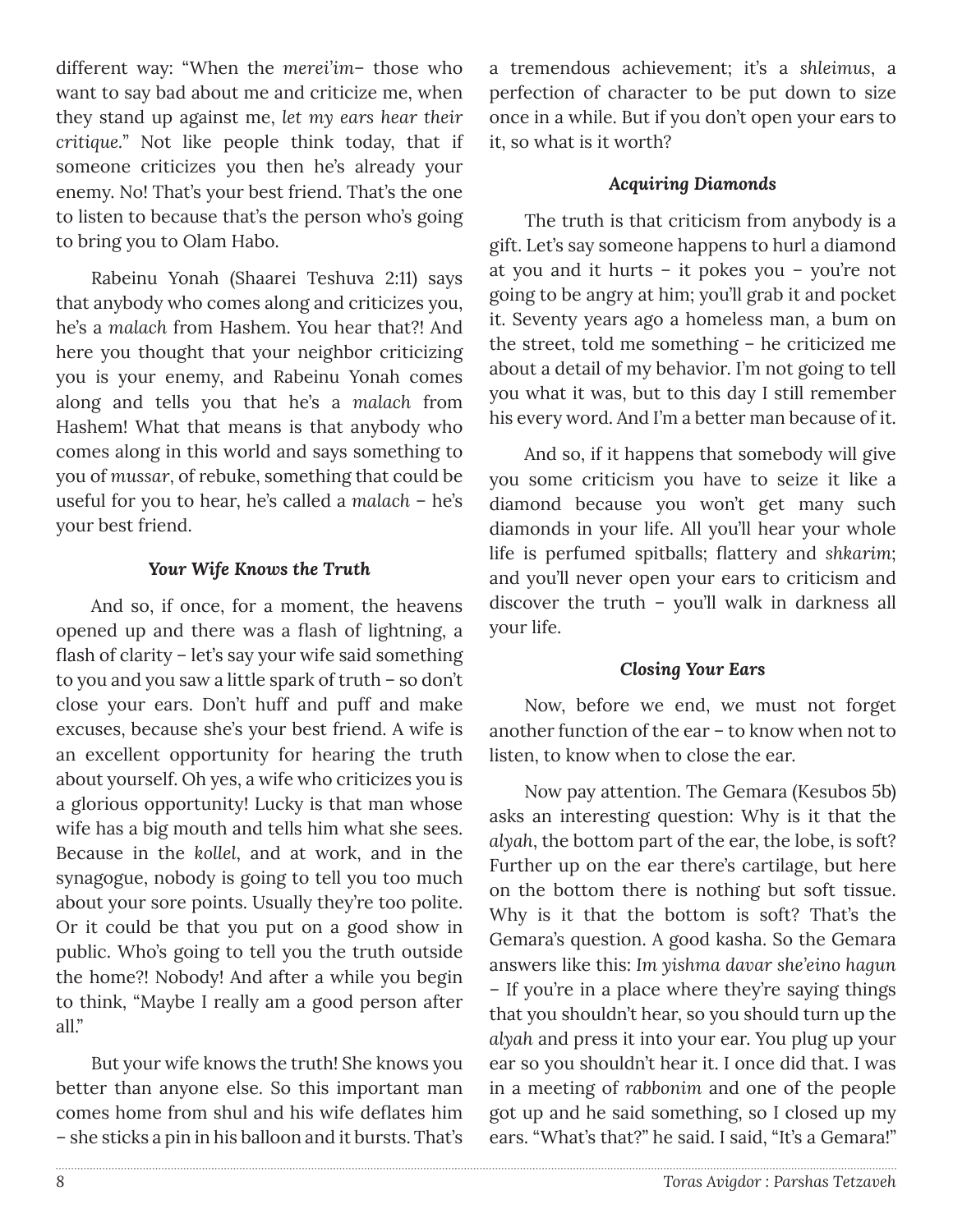Now, if it wasn't for this Gemara, we would have other ideas about the lobe of the ear. Because we know that when the outer ear gathers the soundwaves to funnel it to the eardrum, the ear trembles a little bit from the soundwaves; it shakes. And that shaking would interfere with the sound. And therefore, Hakodosh Boruch Hu put a lobe down here on the bottom of the ear – the lobe doesn't shake because there's no bone at all in it, and therefore it absorbs the shaking. So we're able to hear better because the lobe absorbs the tremors that the ear would have experienced from the soundwaves. It's there to help us hear more clearly, more sharply. Otherwise we'd hear everything with a shake.

But along comes the Gemara and says no – there's an even more important reason for the earlobe – it's there in order to help you close up your ears in case someone is saying something that is not worth hearing.

### *Toras Avigdor Should Be Prized*

And that's because even one foolish remark can overthrow a hundred edifices of *avodas Hashem.* That's the language of the Mesillas  *hundred One*≈ – לָˆ ּנו˙ ַ ‡ַח˙ ּ "ֹו∆חה ≈מָ‡ה ּ˙ֹוָכ ֹחו˙ :Yesharim *rebukes can be pushed away with one wisecrack.*

Now these talks – I think we should prize these Thursday night talks. I'm not rebuking anyone here but I know that idealists come to this place and I try to raise myself up to talk to you on that plane of idealism. We talk about important things here. So let's say you listen to a hundred of these tapes – it's a good idea by the way; you and your wife should listen to one hundred tapes. Now let's say you did that – let's say you listened to a hundred of these tapes and didn't talk to anybody in between. So now, you are already at some *madreigah* of idealism. You're already a head taller than a lot of other people.

But now along comes a *leitz* – *leitz* doesn't mean a wicked person; people with beards can be *leitzim* too – so a *leitz* comes along and he says

one wise-crack. Let's say your friend comes along and he says, "Oh, you're trying to be *frum*, heh?" And now the whole edifice of idealism, the whole skyscraper that you built up, all hundred floors, come crashing down. It explodes into smoke; nothing remains. That's what the Mesillas Yesharim is saying: One hundred rebukes, one hundred lectures – serious talks on noble themes – and at the end, one *leitzanus* can overcome those one hundred edifices that you built in your mind.

# *It's Dangerous Out There*

And therefore it's of the utmost necessity to keep away from shallow and foolish people. Now it doesn't mean only people who murder or people who are *michalilei Shabbos*. It means people who aren't interested in living lives of idealism, people who disdain the attitude of seeking perfection*.* As long as you're sitting here you're okay. But once you walk out the door you have to be very careful with your ears. Unless maybe you take along the tapes and they're glued to your ears until next Thursday night – otherwise it's dangerous out there. Once we understand that the ear must be dedicated to *avodas Hashem*, we begin to understand how important this tunnel to the mind really is.

It's because of the importance of the ear, because of its function as a tunnel to the mind, that's why the first thing the Kohanim did when they became inaugurated to serve in the Beis Hamikdosh was to dedicate their ears to the service of Hakodosh Boruch Hu.

### *We Are All Kohanim*

And actually what the Kohanim did in the Beis Hamikdosh was a symbol of how we all are expected to live our lives. Because when Hashem told the Am Yisroel הַזְיִיתֵם לִי סְגִלֵּה מִכָּל הַעָ*ׁמֵּיִם* - You'll *be for Me a special treasure from all the nations* (Shemos 19:5), what did He mean? What is our function as Hashem's treasured nation?